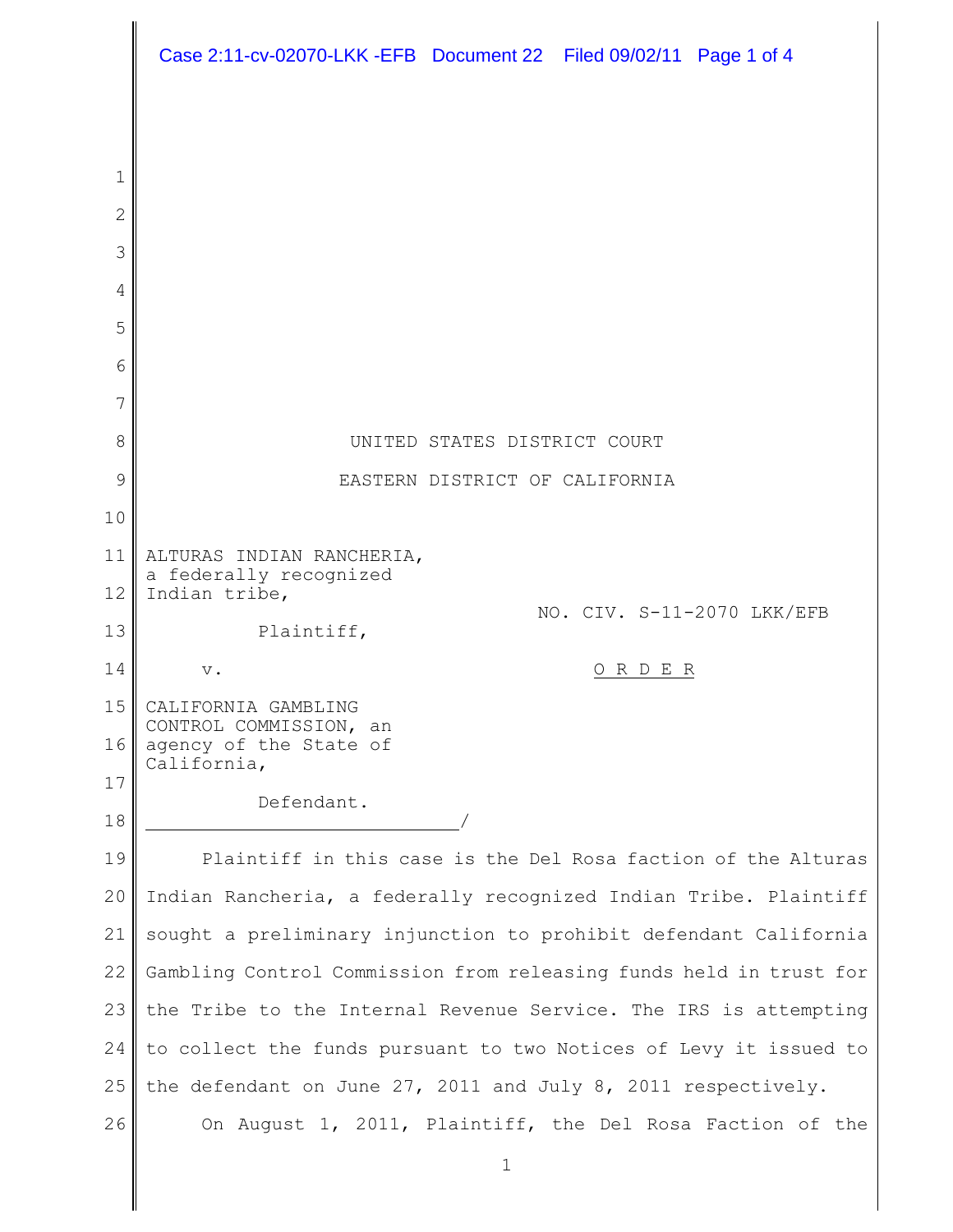## Case 2:11-cv-02070-LKK -EFB Document 22 Filed 09/02/11 Page 2 of 4

1 2 3 4 5 6 7 8 9 10 11 Alturas Indian Rancheria filed suit against the California Gambling Control Commission ("CGCC") in Sacramento County Superior Court. See Notice of Removal, ECF No. 1. The complaint, which seeks declaratory and injunctive relief, alleges that plaintiff is entitled to monetary distributions from California's Revenue Sharing Trust Fund ("RSTF"). Pursuant to state law, those funds are distributed quarterly to participating tribes through the CGCC, as trustee. According to plaintiff, "at the beginning of 2010, the CGCC determined that a leadership dispute within the Tribe required the Commission to withhold RSTF distributions pending resolution of the dispute. $1$ 

12 13 14 15 16 17 18 19 20 21 On or about July 20, 2011, plaintiff became aware that the IRS had contacted the CGCC seeking levies against the Tribe's RSTF funds.<sup>2</sup> At a meeting held on July 28, 2011, the CGCC voted to recognize the levies and to allow the IRS to execute the levies. Plaintiff claims that the Tribe has no knowledge of what the levies correspond to, and requested time from the CGCC for the Tribe investigate the matter directly with the IRS. Plaintiff alleges that the CGCC's conduct constitutes breach of a tribal-state compact, and breach of the covenant of good faith and fair dealing. Plaintiff filed a motion for a temporary restraining order ("TRO")

22

23

24

 $1$  That leadership dispute is also at the center of a related action filed in this court, Alturas v. Salazar, 10-1997.

<sup>25</sup> 26  $2$  In a letter from the CGCC to the IRS, CGCC indicated that it believed that the levies were related to unpaid employment taxes. See July 19, 2011 Letter from Tina Littleton to Fara Mills, ECF No. 9-2 at 99.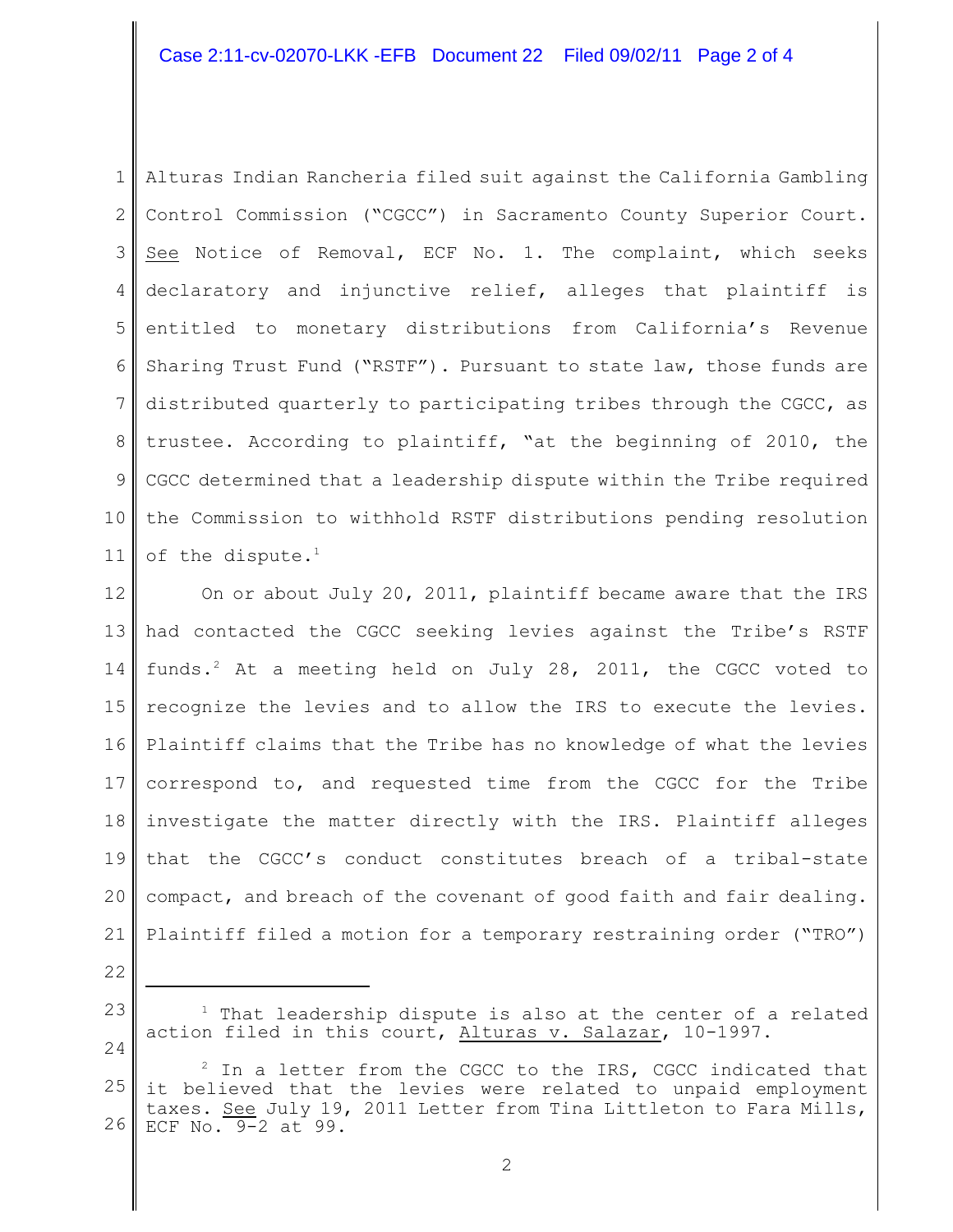## Case 2:11-cv-02070-LKK -EFB Document 22 Filed 09/02/11 Page 3 of 4

1 2 3 4 5 and preliminary injunction. The court granted the TRO without hearing or briefing by the defendants. The court held a hearing on plaintiff's preliminary injunction motion on August 29, 2011. Defendants have indicated that payment on the levies has not been made to the IRS.

6 7 8 9 10 Shortly before the hearing, the other faction of the Alturas Indian Rancheria (the "Rose faction") filed a Motion to Intervene as plaintiffs in this case. The motion is accompanied by a proposed motion for voluntary dismissal of the case. The motion to intervene is set for hearing on September 26, 2011.

11 12 At the hearing, defendant moved in open court to interplead the funds to the Clerk of Court, and the court granted the motion.

13 14 15 16 17 18 Upon granting of defendant's motion to interplead the funds, the motion for a preliminary injunction is DENIED as MOOT. It also appears, upon granting the motion, that for all purposes, the CGCC should be dismissed as a defendant in this case. However, the court hereby STAYS dismissal of CGCC from the case until the court rules on the pending motion to intervene by the Rose Faction.

Accordingly, the court ORDERS as follows:

19

20 21 22 23 24 25 26 [1] Defendant's motion, made in open court, for interpleader of the funds subject to the IRS levies issued on June 27, 2011 and July 8, 2011, is GRANTED. Defendant is hereby granted leave to deposit the funds with the Clerk of Court, pursuant to the procedures set forth in Local Rules 150. Upon making such deposit, CGCC, pursuant to 28 U.S.C. § 2361, shall be and is

3